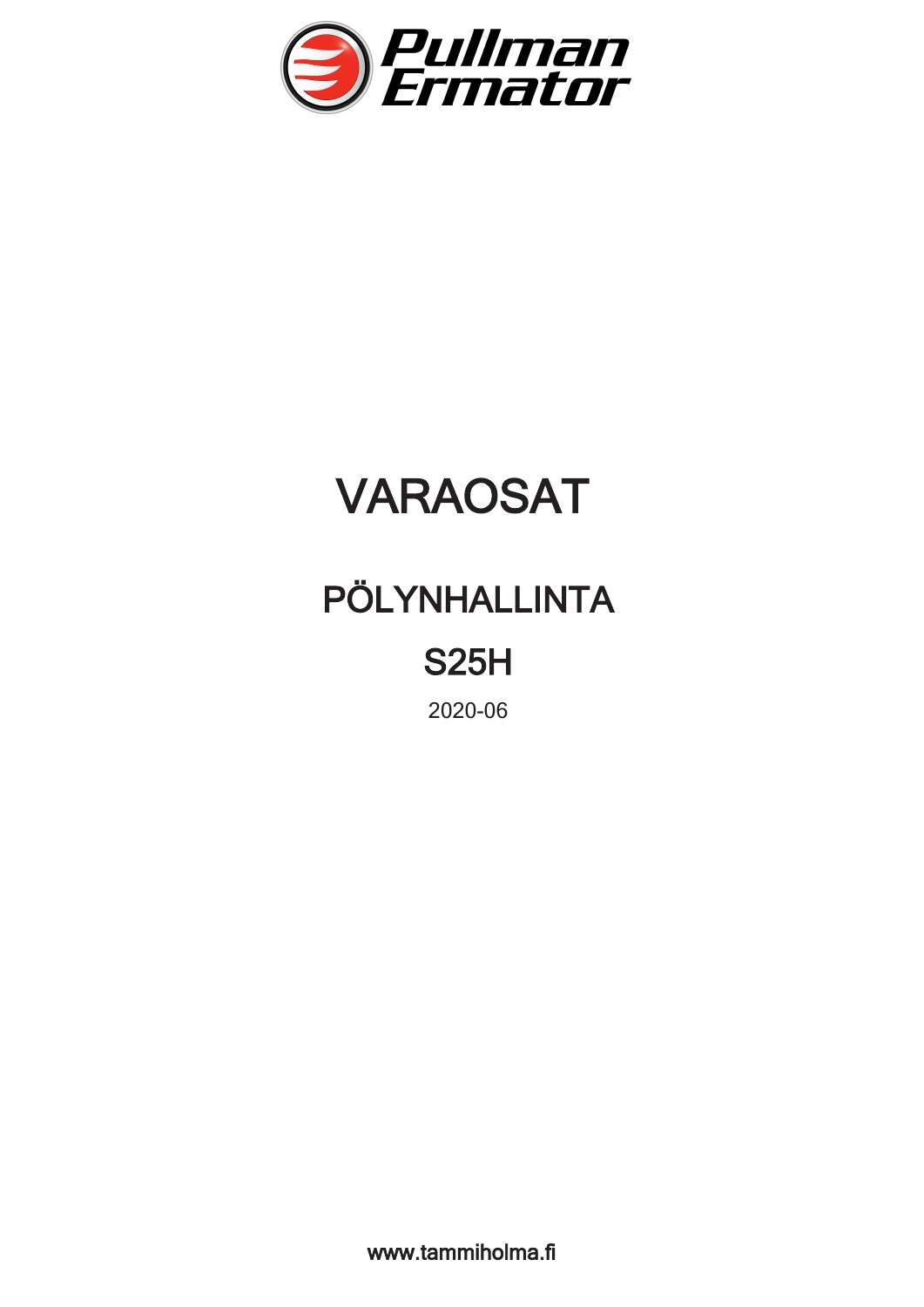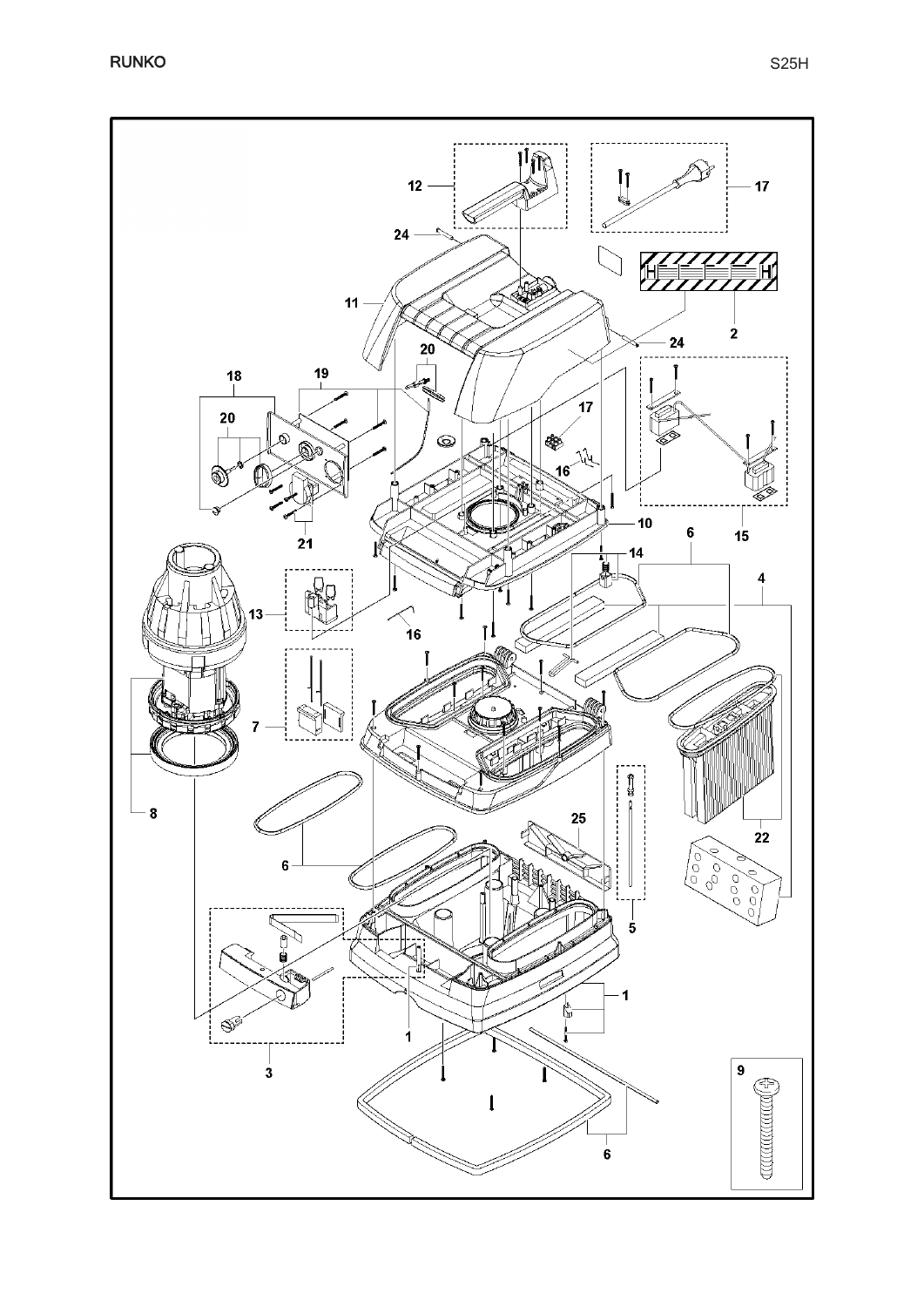| <b>Ref</b>              | Part No              | Description                | <b>Remark</b>                   | <b>QTY KIT</b> |
|-------------------------|----------------------|----------------------------|---------------------------------|----------------|
| 1                       | 599 27 53-01         | <b>HOUSING</b>             | <b>HOUSING</b>                  | 1              |
| $\overline{\mathbf{c}}$ | 599 27 77-01         | LABEL                      | <b>LABEL</b>                    | $\mathbf{1}$   |
| 3                       | 599 28 00-01         | <b>LOCK ASSY</b>           | <b>LOCK ASSY</b>                | 1              |
| 4                       | 599 28 13-01 FILTER  |                            | <b>FILTER</b>                   | $\mathbf{1}$   |
| 5                       | 599 29 34-01         | <b>SENSOR ASSY</b>         | <b>SENSOR ASSY</b>              | 1              |
| 6                       | 599 27 71-01 SEALING |                            | <b>SEALING</b>                  | $\mathbf{1}$   |
| 7                       | 599 28 14-01         | CONNECTOR                  | CONNECTOR                       | 1              |
| 8                       | 599 27 70-01         | <b>MOTOR</b>               | MOTOR 1200W                     | $\mathbf{1}$   |
| 8                       | 599 83 33-01         | <b>MOTOR</b>               | <b>MOTOR 1400W 120V</b>         | 1              |
| 9                       | 599 28 71-01 SCREW   |                            | <b>SCREW</b>                    | $\mathbf{1}$   |
| 10                      | 599 83 34-01         | CARRIER                    | <b>CARRIER 120</b>              | 1              |
| 10                      | 599 28 16-01 CARRIER |                            | CARRIER 230                     | $\mathbf{1}$   |
| 11                      | 599 27 98-01         | <b>COVER</b>               | <b>COVER</b>                    | 1              |
| 12                      | 599 27 75-01 HANDLE  |                            | <b>HANDLE</b>                   | $\mathbf{1}$   |
| 13                      | 599 28 01-01         | SOCKET                     | <b>SOCKET</b>                   | 1              |
| 14                      | 599 29 36-01 DAMPER  |                            | <b>DAMPER</b>                   | $\mathbf{1}$   |
| 15                      | 599 28 05-01         | <b>MAGNET</b>              | MAGNET 230V                     | 1              |
| 15                      | 599 83 35-01         | <b>MAGNET</b>              | MAGNET 120V                     | $\mathbf{1}$   |
| 16                      |                      | 599 29 37-01 CONTACT PLATE | <b>CONTACT PLATE</b>            | 1              |
| 17                      |                      | 599 27 55-01 POWER CORD    | POWER CORD EU                   | $\mathbf{1}$   |
| 17                      |                      | 599 27 55-02 POWER CORD    | POWER CORD AUS                  | 1              |
| 17                      |                      | 599 27 55-03 POWER CORD    | POWER CORD US                   | $\mathbf{1}$   |
| 18                      | 599 28 26-01         | PANEL                      | <b>PANEL EU</b>                 | 1              |
| 18                      | 599 83 38-01         | PANEL                      | <b>PANEL AUS</b>                | $\mathbf{1}$   |
| 18                      | 599 83 39-01         | <b>PANEL</b>               | <b>PANEL US</b>                 | 1              |
| 19                      | 599 28 34-01         | <b>ELECTRICAL SYSTEM</b>   | <b>ELECTRICAL SYSTEM</b><br>M/H | $\mathbf{1}$   |
| 19                      | 599 28 34-02         | <b>ELECTRICAL SYSTEM</b>   | <b>ELECTRICAL SYSTEM</b>        | 1              |
| 20                      | 599 28 15-01         | <b>SWITCH</b>              | <b>SWITCH</b>                   | $\mathbf{1}$   |
| 20                      | 599 73 40-01         | <b>GANG SAW BLADE</b>      | Saftey switch AUS               | 1              |
| 21                      | 599 28 03-01         | <b>SOCKET</b>              | <b>SOCKET EU</b>                | $\mathbf{1}$   |
| 21                      | 599 73 41-01         | <b>HOSE ASSY</b>           | <b>SOCKET AUS</b>               | 1              |
| 21                      | 599 73 42-01         | <b>REFERENCE STATION</b>   | <b>SOCKET US</b>                | $\mathbf{1}$   |
| 22                      | 591 92 40-01         | <b>FILTER</b>              | <b>FILTER</b>                   | 1              |
| 24                      | 599 27 80-01         | <b>PIN</b>                 | <b>PIN</b>                      | $\mathbf{1}$   |
| 25                      | 599 27 81-02         | <b>DIFFUSER</b>            | <b>DIFFUSER</b>                 | 1              |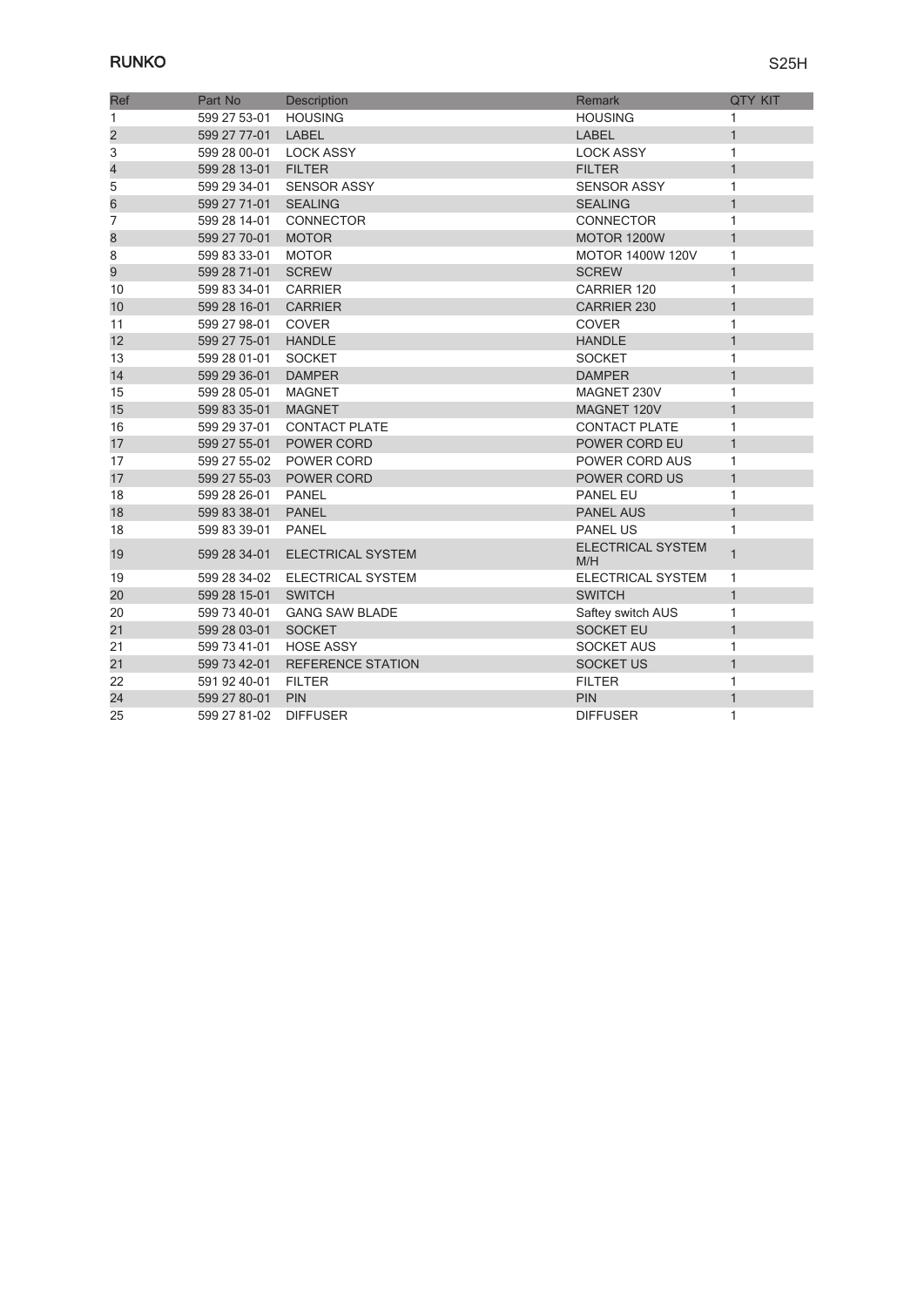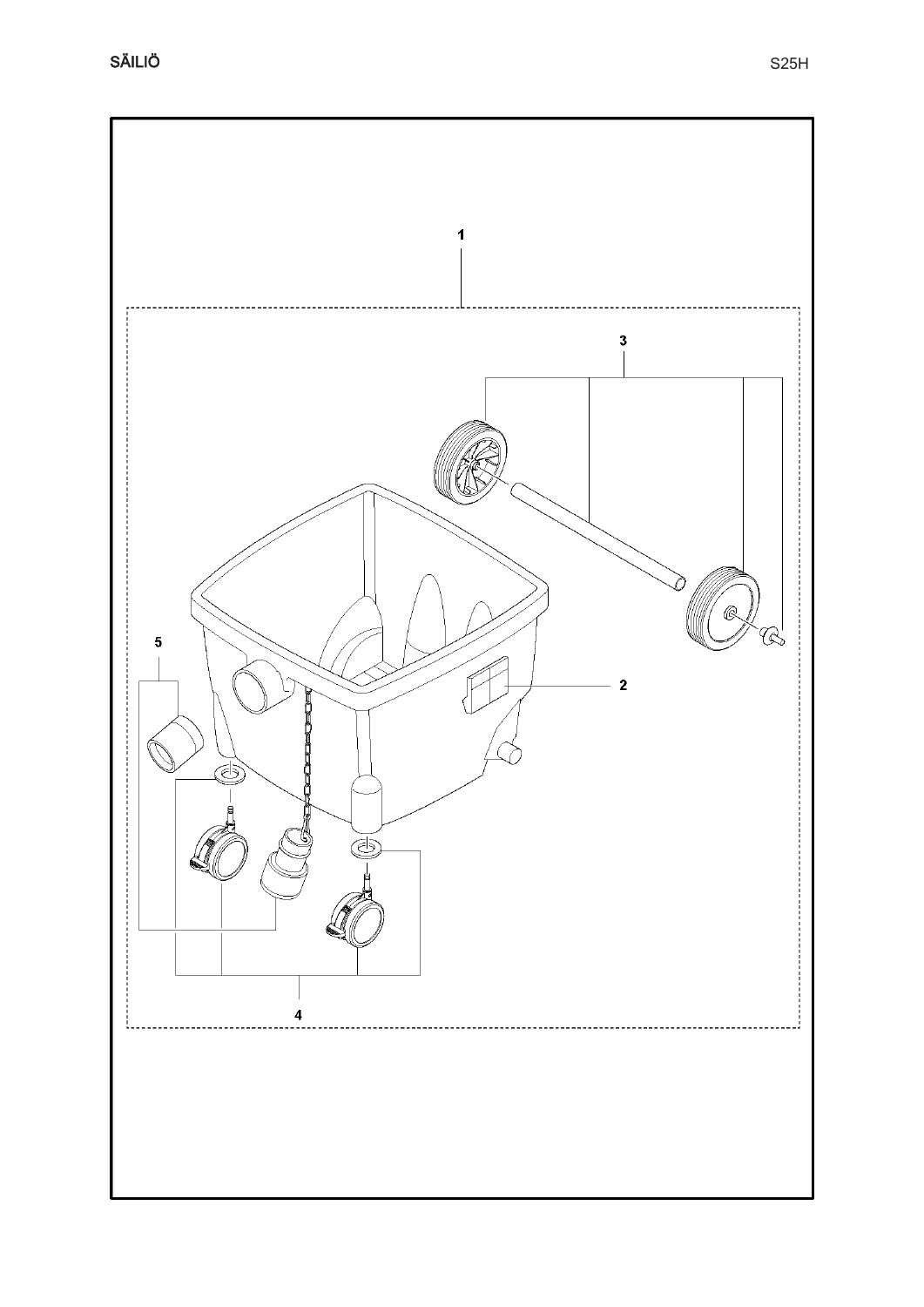| Ref | Part No   | <b>Description</b> | Remark           | OTY KIT |
|-----|-----------|--------------------|------------------|---------|
|     | 599282501 | TBD                | <b>CONTAINER</b> |         |
|     | 599281801 | <b>TBD</b>         | LATCH            |         |
|     | 599281701 | TBD                | <b>WHEEL KIT</b> |         |
| 4   | 599282401 | <b>TBD</b>         | <b>WHEEL KIT</b> |         |
| 5   | 599281901 | TBD                | <b>STOPPER</b>   |         |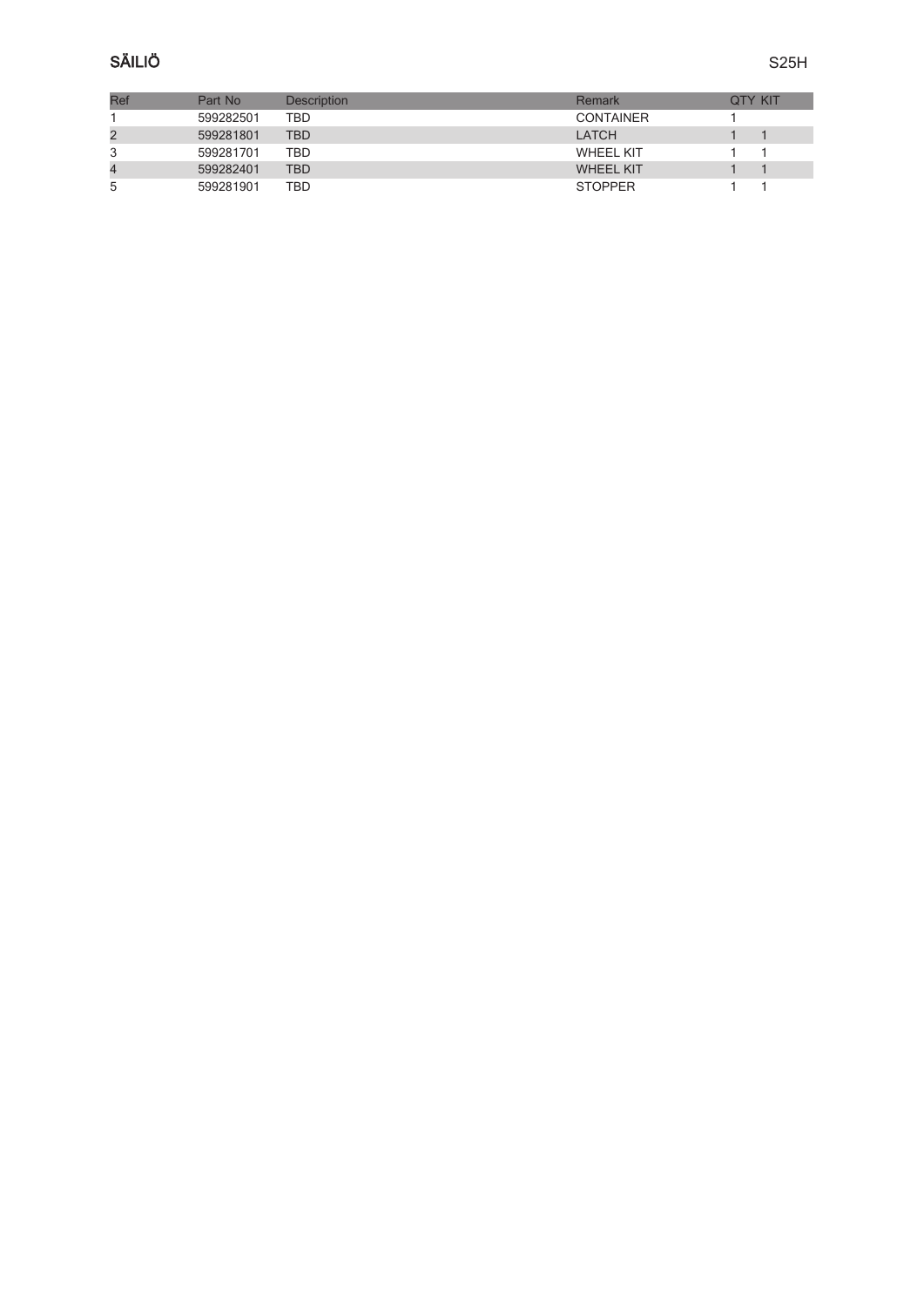